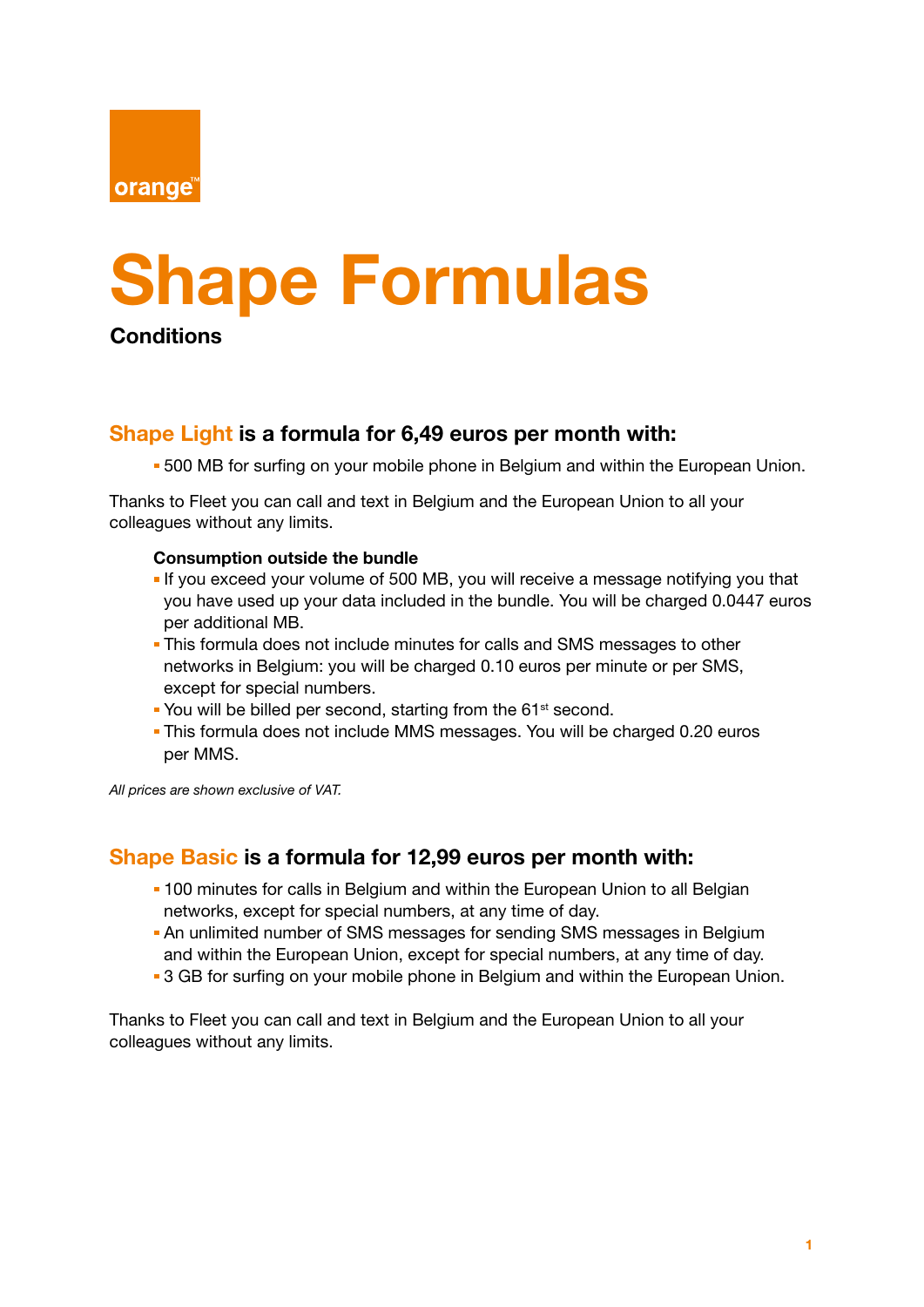#### Consumption outside the bundle

- If you exceed your volume of 3 GB, you will receive a message notifying you that you have used up your data included in the bundle. You will be charged 0.0447 euros per additional MB.
- If you exceed your volume of calls included in this formula, you will be charged 0.10 euros per minute, except for special numbers.
- You will be billed per second, starting from the 61<sup>st</sup> second.
- This formula does not include MMS messages. You will be charged 0.20 euros per MMS.

*All prices are shown exclusive of VAT.* 

## Shape Plus is a formula for 20,99 euros per month with:

- An unlimited number of calling minutes for calls in Belgium or within the European Union, except for special numbers, at any time of day.
- An unlimited number of SMS messages for sending SMS messages in Belgium and within the European Union, except for special numbers, at any time of day.
- 10 GB for surfing on your mobile phone in Belgium and within the European Union.

#### Consumption outside the bundle

- If you exceed your volume of 10 GB, you will receive a message notifying you that you have used up your data included in the bundle. You will be charged 0.0447 euros per additional MB.
- This formula does not include MMS messages. You will be charged 0.20 euros per MMS.

*All prices are shown exclusive of VAT.* 

# Shape Ultimate is a formula for 30,99 euros per month in convergence or in a promo accepted by Orange with:

- **An unlimited number of calling minutes for calls in Belgium and within the European** Union, except for special numbers, at any time of day.
- An unlimited number of SMS messages for sending SMS messages in Belgium and within the European Union, except for special numbers, at any time of day.
- Mobile data in Belgium and within the European Union: 30 GB at normal speed. Above 30 GB, mobile data at a speed of 512 kbps.

#### Consumption outside the bundle

 This formula does not include MMS messages. You will be charged 0.20 euros per MMS.

*All prices are shown exclusive of VAT.*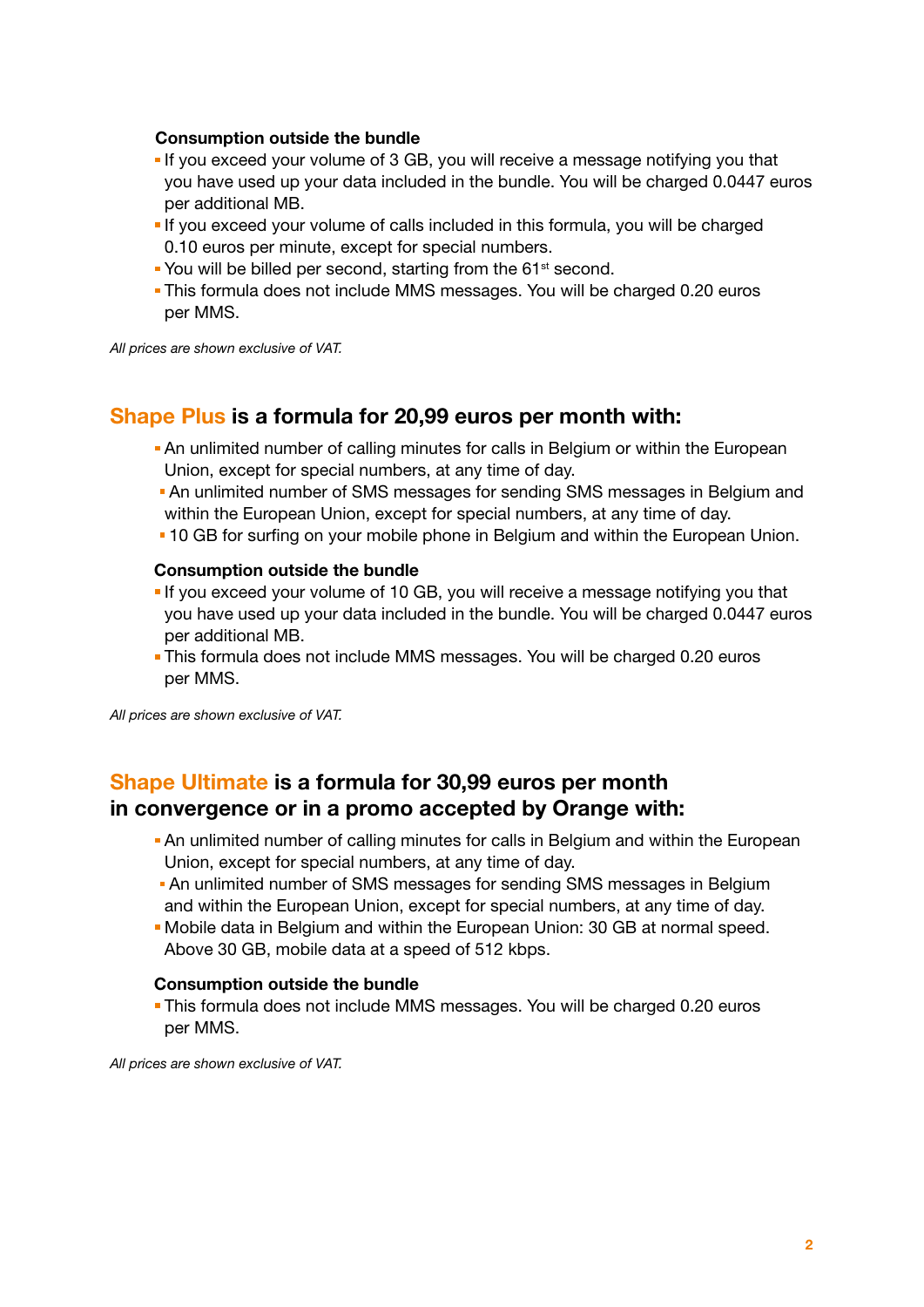## Shape Intense is a formula for 43,99 euros per month with:

- An unlimited number of calling minutes for calls in Belgium and within the European Union, except for special numbers, at any time of day.
- An unlimited number of SMS messages for sending SMS messages in Belgium and within the European Union, except for special numbers, at any time of day.
- An unlimited number of calling minutes for calls from Belgium to anywhere in the European Union zone, except for special numbers, at any time of day.
- An unlimited number of SMS messages for sending SMS messages from Belgium to anywhere in the European Union zone, except for special numbers, at any time of day.
- Surfing volume in Belgium and within the European Union: 50 GB at standard speed. Beyond 50 GB, surfing at a speed of 512 kbps.

#### Consumption outside the bundle

 This formula does not include MMS messages. You will be charged 0.20 euros per MMS.

*All prices are shown exclusive of VAT.* 

## Shape Traveller is a formula for 57,99 euros per month with:

- An unlimited number of calling minutes for calls in Belgium and within the European Union, except for special numbers, at any time of day.
- An unlimited number of SMS messages for sending SMS messages in Belgium and within the European Union, except for special numbers, at any time of day.
- An unlimited number of calling minutes for calls from Belgium to anywhere in the European Union zone, except for special numbers, at any time of day.
- An unlimited number of SMS messages for sending SMS messages from Belgium to anywhere in the European Union zone, except for special numbers, at any time of day.
- **Surfing volume in Belgium and within the European Union: 50 GB at standard speed.** Beyond 50 GB, surfing at a speed of 512 kbps.
- **3000** minutes or SMS messages for calls from within the European Union (including Belgium) to the Best Destinations or from the Best Destinations to the European Union (including Belgium) or within the Best Destinations zone except for special numbers, at any time of day (1 SMS message = 1 min.).
- 3 GB for surfing on your mobile phone within the Best Destinations zone.

#### Consumption outside the bundle

- This formula does not include MMS messages. You will be charged 0.20 euros per MMS.
- If you exceed the volume for international calls and/or roaming included in this formula, you will be charged the standard rate per minute.
- **If you exceed the data volume for roaming included in this formula, you will be** charged 4.96 euros per MB within the Best Destinations zone.

*All prices are shown exclusive of VAT.*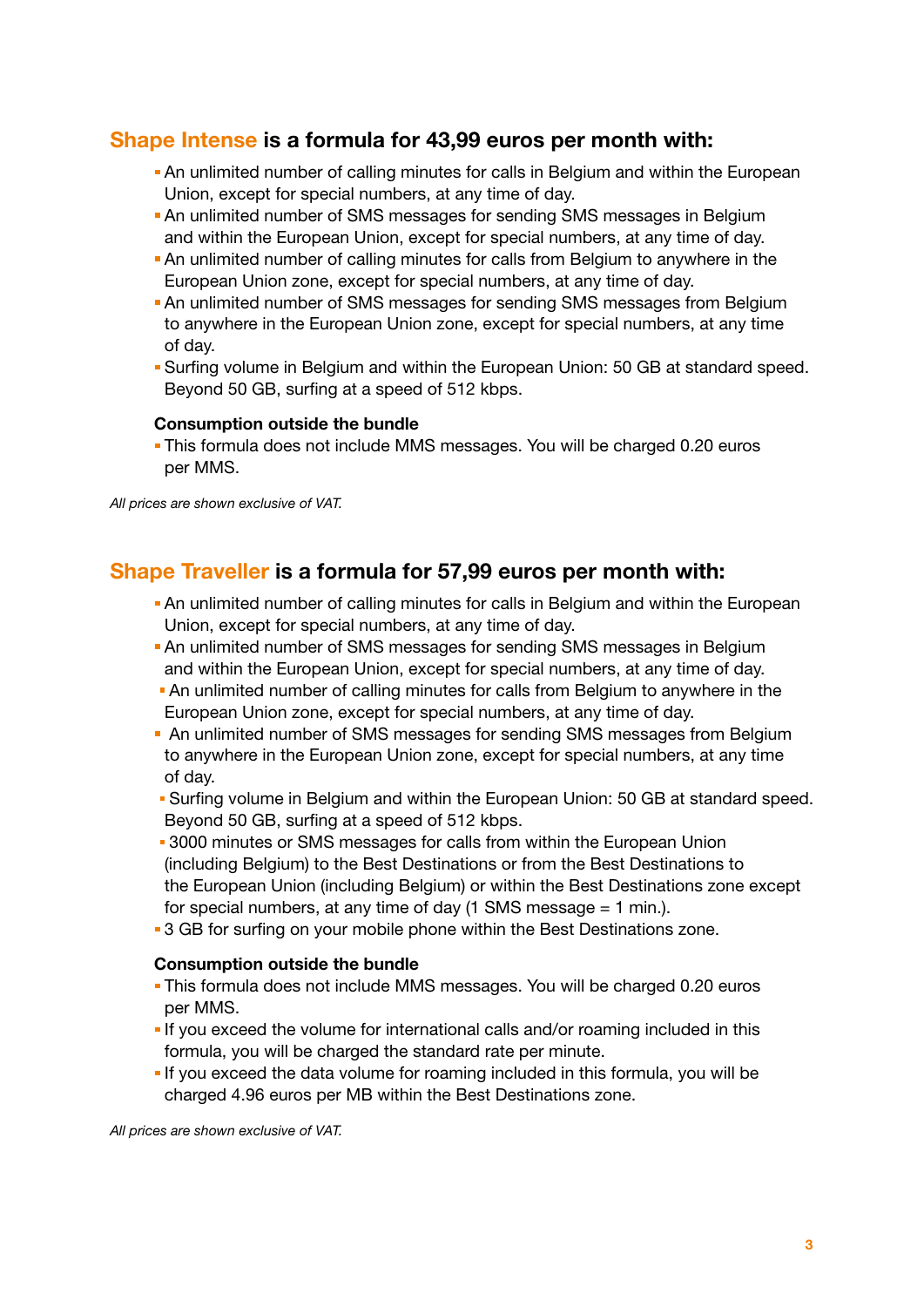# Data Bonus:

- **The Data Bonus is a free bonus provided to new and existing customers who have** Shape & Fix Comfort, Shape & Fix Extra and/or Shape & Fix Basic with digital lines. The bonus doubles the national mobile data volume included in the Shape formulas.
- The Data Bonus is issued as soon as the fixed services are activated, and remains applicable for the entire period as agreed in the contract. The Data Bonus expires if the fixed services are no longer active.
- When the volume of the Data Bonus has been used up, the customer will receive a text message notification that he will begin using the data volume included in his Shape formula.
- The Data Bonus data volume can be used for mobile surfing at the standard speed in Belgium and within the European Union.

## Business Everywhere 100 GB is an option for 40 euros per month for Shape Intense and Shape Traveller with:

■100 GB for surfing on your mobile phone at standard speed in Belgium and within the European Union

#### Consumption outside the bundle

■ If you exceed your volume of 100 GB, you will receive a message notifying you that you have used up your data included in the bundle. You may then continue to surf, using the data volume included in your Shape formula.

*All prices are shown exclusive of VAT.* 

## The European Union zone includes the following regions:

Aland (FI), Austria, Azores (PT), Bulgaria, Canary Islands (ES), Ceuta (ES), Croatia, Cyprus, Czech Republic, Denmark, Estonia, Finland, France, French Guiana, Germany, Gibraltar (UK), Greece, Guadeloupe, Guernsey (UK), Hungary, Isle of Man (UK), Ireland, Iceland, Italy, Jersey (UK), Latvia, Liechtenstein, Lithuania, Luxembourg, Madeira (PT), Malta, Martinique, Mayotte (FR), Melilla (ES), Monaco (FR), Norway, the Netherlands, Poland, Portugal, Réunion, Romania, the United Kingdom, St. Barthelemy, San Marino, St. Martin, Slovakia, Slovenia, Spain, Sweden, Vatican City.

## The Best Destinations zone includes the following regions:

Australia, Canada, Cape Verde, China, Egypt, Hong Kong, India, Indonesia, Israel, Japan, Mexico, Russia, Singapore, Switzerland, South Africa, Saudi Arabia, Thailand, Tunisia, Turkey, the United States.

*All prices are shown exclusive of VAT.*